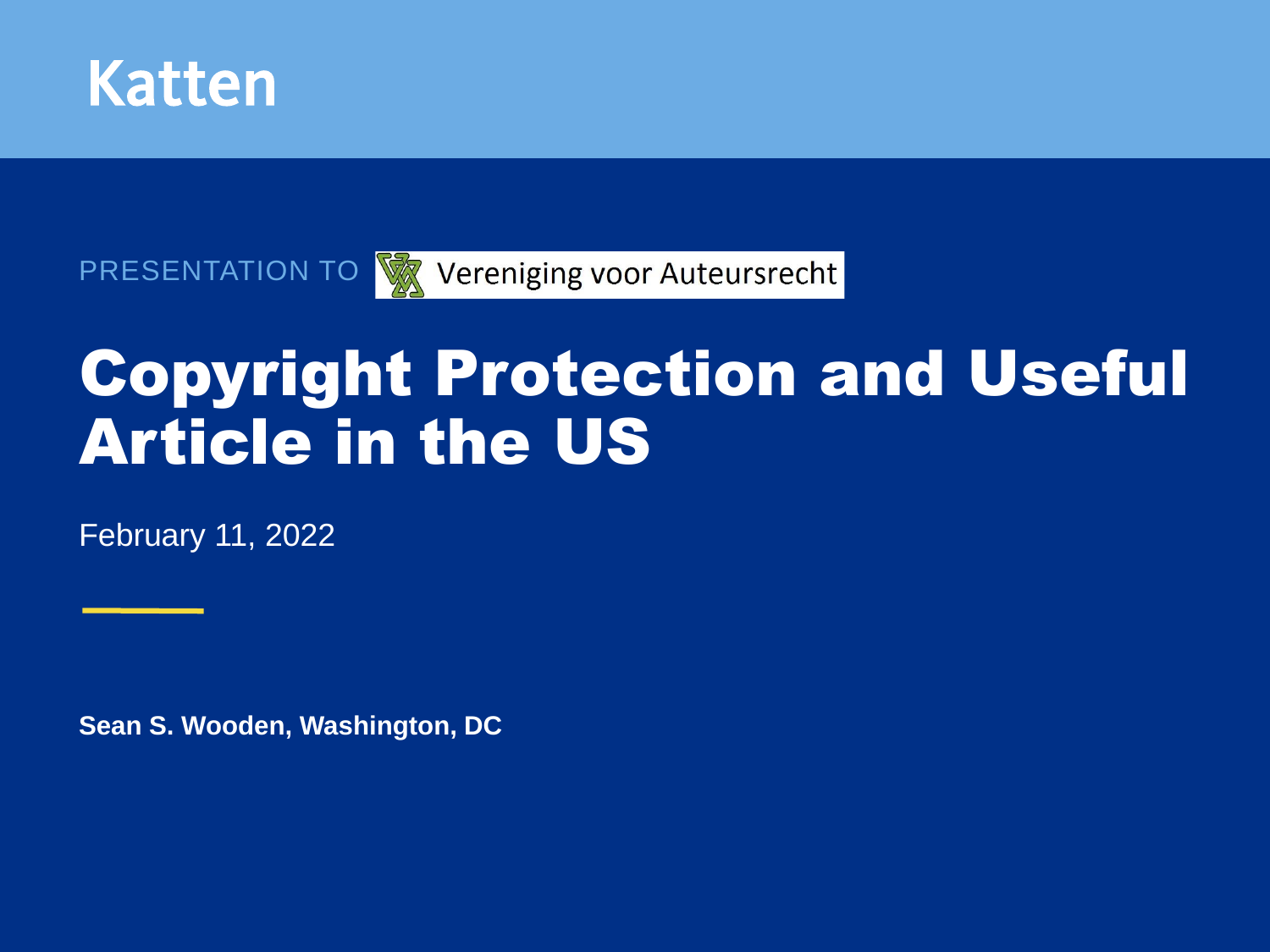# Useful Articles are Not Protected

- United States copyright law protects original, creative expression fixed in a tangible medium, such as sculptures, paintings, and musical recordings.
- But, subject to limited exceptions, copyright protection often does not extend to the design of useful articles, such as furniture or clothing.
- Useful articles are protectable by copyright only to the extent they have artistic elements that are separable from their utilitarian aspects and capable of independent existence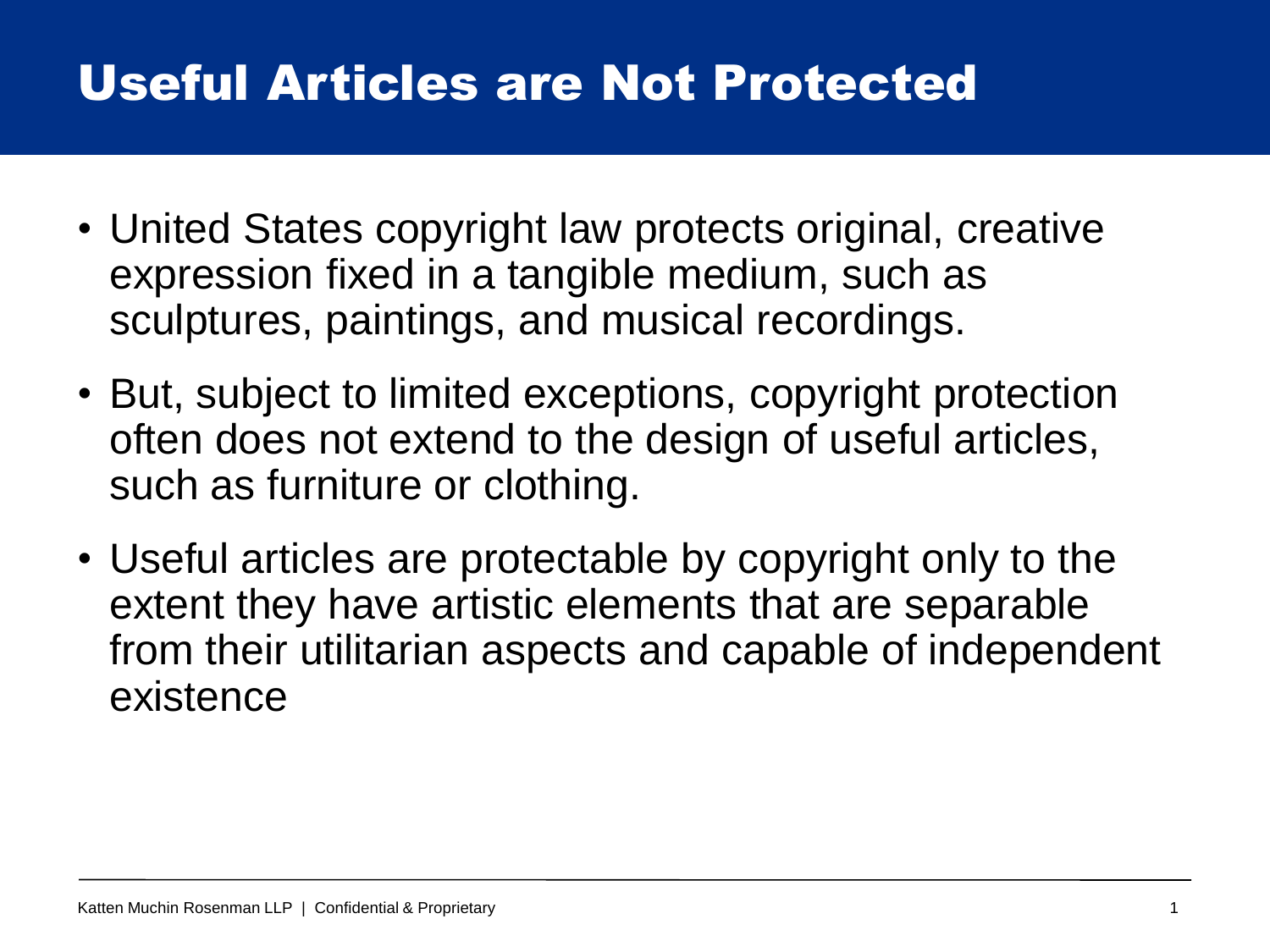# Useful Article

- A useful article is an article having intrinsic utilitarian function that is not merely to portray the appearance of the article or to convey information
- But what about the creative design elements of an otherwise utilitarian product, such as a statuette forming the base of a decorative lamp? Copyright protection may extend to the lamp as a sculptural work to a degree, but the scope of protection is limited.
- Further, copyright protection simply cannot extend to the creative design of many useful articles because the design is so intertwined with the functionality of the thing that is considered "inseparable" from its function
	- —Seeking protection for arrangement of all parts of article will defeat separability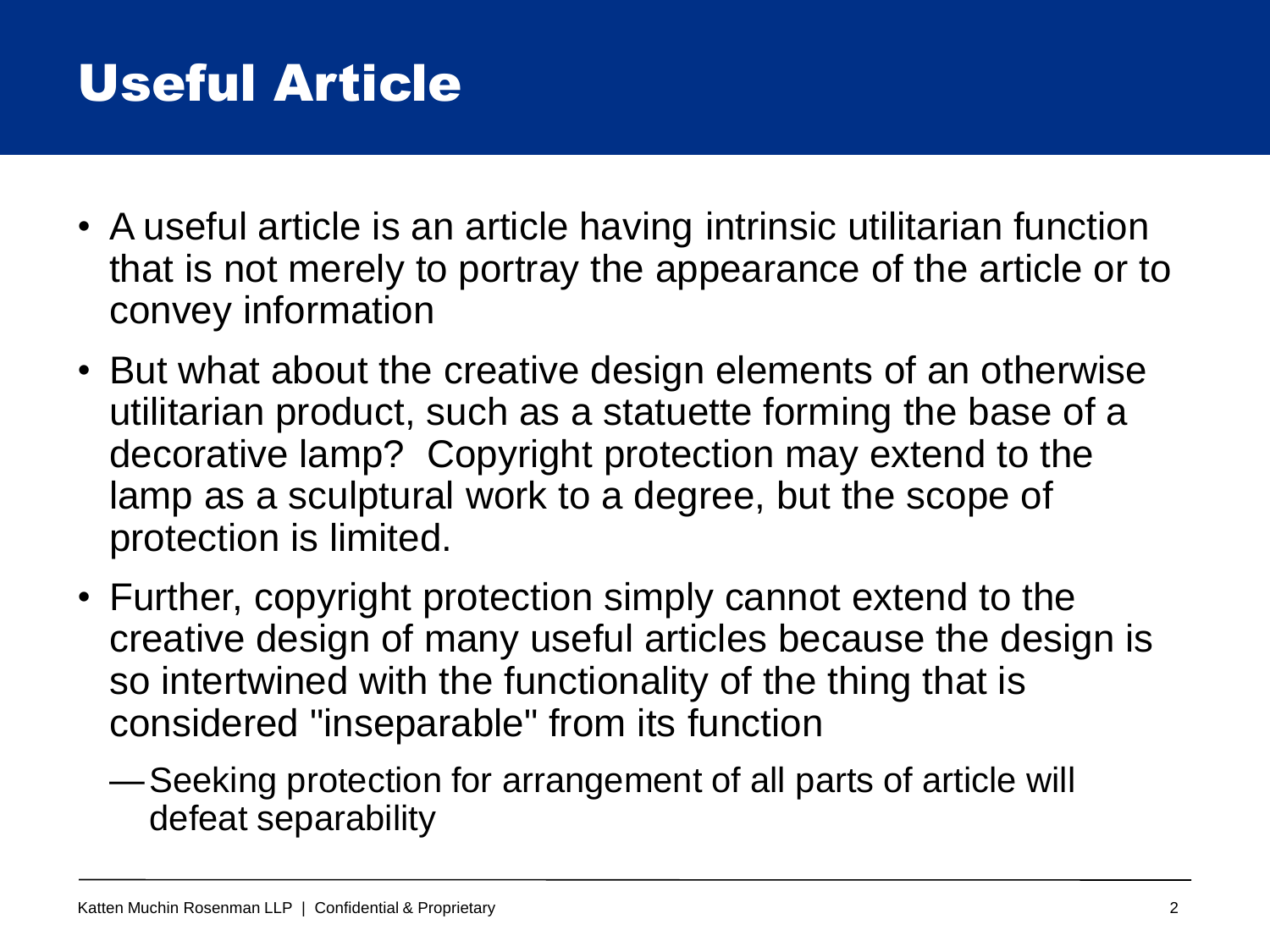# Features of a Design of a Useful Article

- "[P]ictorial, graphic, or sculptural features" of a "design of a useful article" may only be protected under US copyright law as artistic works if the features "can be identified separately from, and are capable of existing independently of, the utilitarian aspects of the article" – 17 U.S.C. § 101
- What are tests for separate identification and independent existence?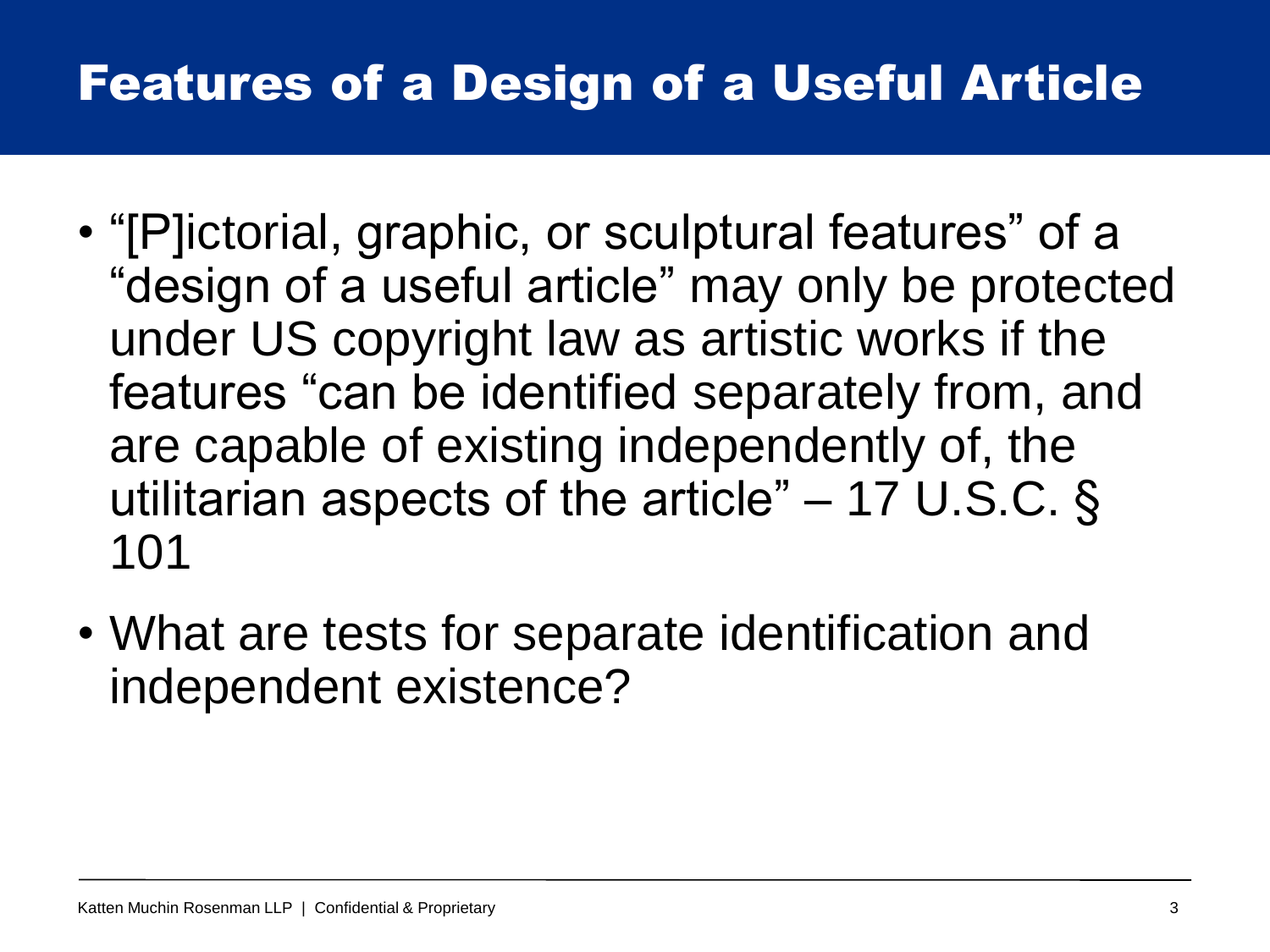### The Two-Part Test

- The Supreme Court held that a feature incorporated into the design of a useful article is eligible for copyright protection *only if* the feature
	- —can be perceived as a two- or three-dimensional work of art separate from the useful article, and
	- —would qualify as a protectable pictorial, graphic, or sculptural work—either on its own or fixed in some other tangible medium of expression—if it were imagined separately from the useful article into which it is incorporated.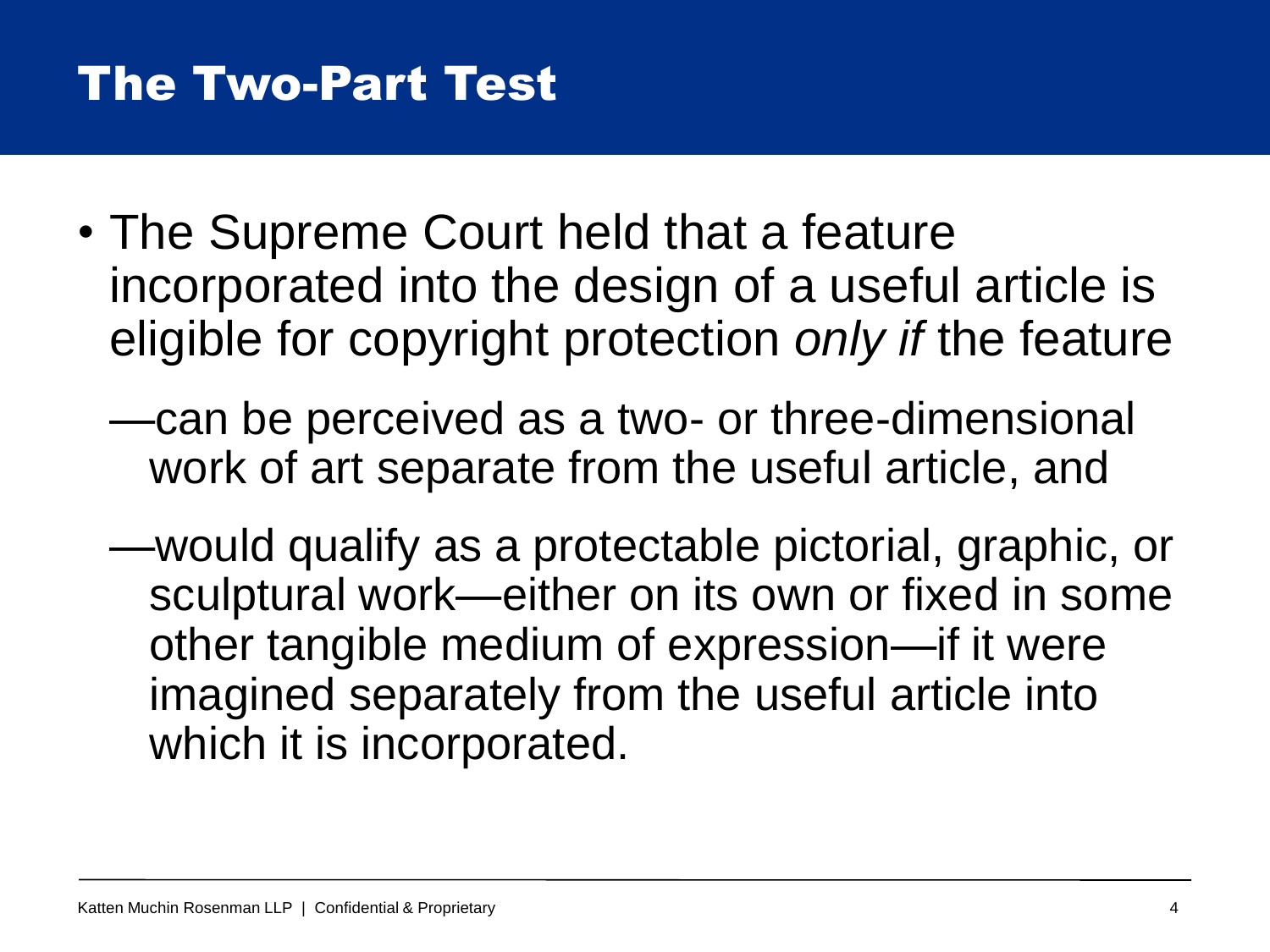# Star Athletica, LLC v. Varsity Brands, Inc.

- Varsity Brands obtained 200+ U.S. copyright registrations for two-dimensional designs appearing on the surface of their uniforms and other garments.
- These designs are primarily "combinations…and arrangements of elements" that include "chevrons..., lines, curves, stripes, angles, diagonals, inverted [chevrons], coloring, and shapes."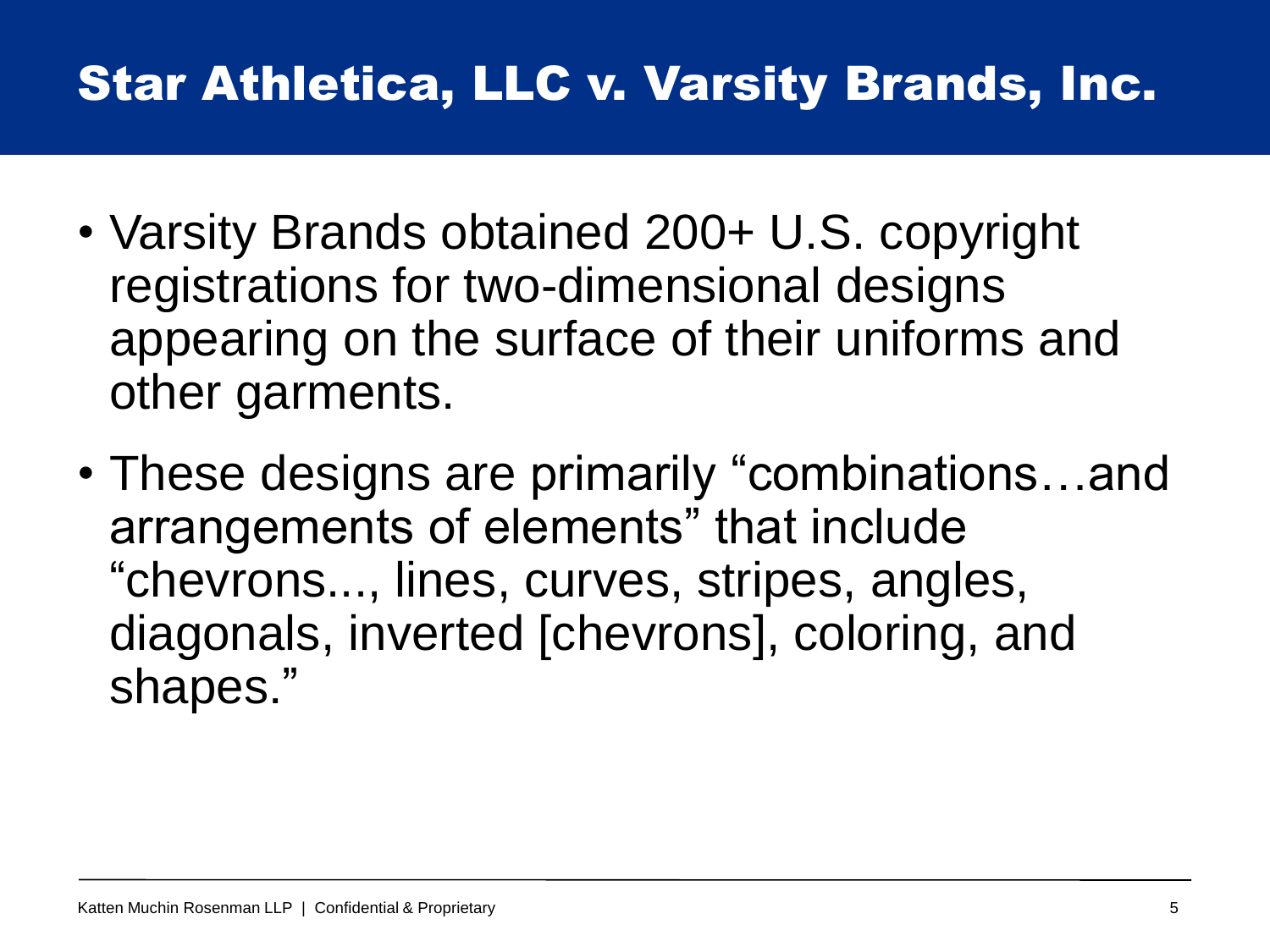### Varsity Brand Designs

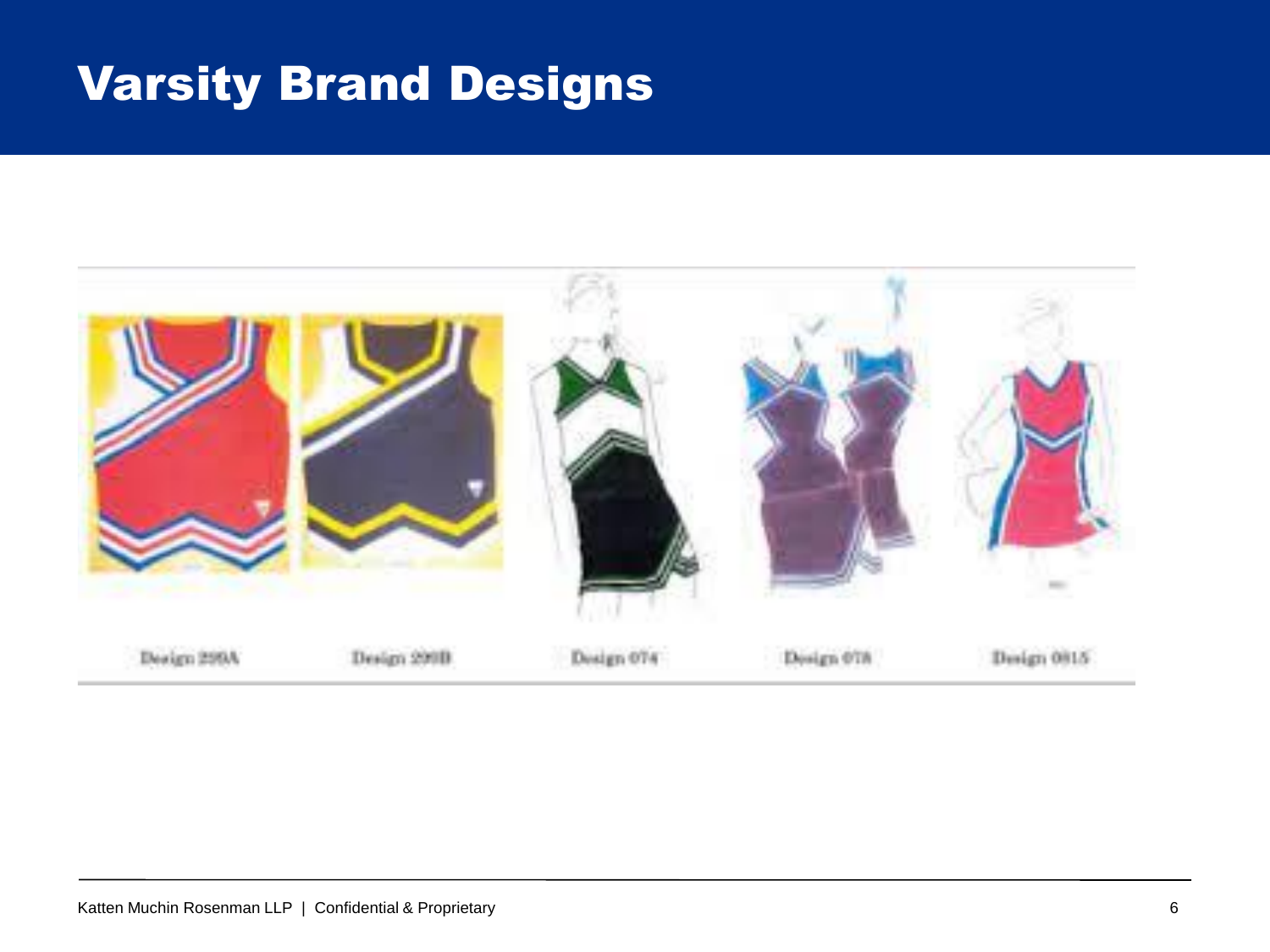### Registration of Varsity Brands Designs

- Varsity Brands registered each two-dimensional design as a separate article
	- —Not registered as an article of clothing
	- —Two-dimensional designs are applied to clothing
- Court held that did not matter that designs were registered separate from article, must still conduct analysis under two-part test since the two-dimensional designs were, in fact, "incorporated into the 'design of a useful article.'"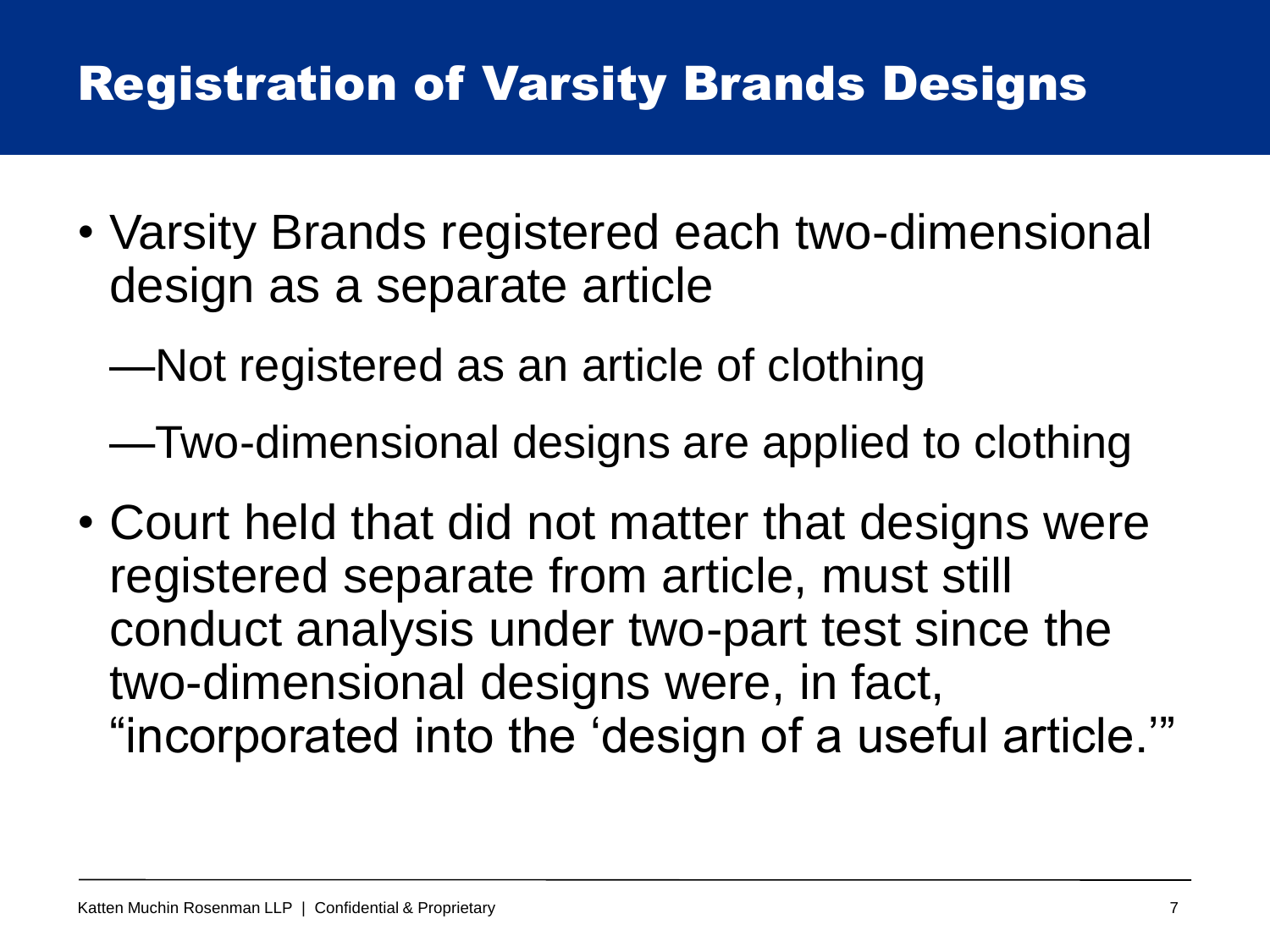# Application of Test to Varsity Brands

- The Court found that the designs did meet the two-part test, and were eligible for protection
- The first requirement—separate identification—is not onerous. We need only be able to look at the useful article and spot some two- or threedimensional element that appears to have pictorial, graphic, or sculptural qualities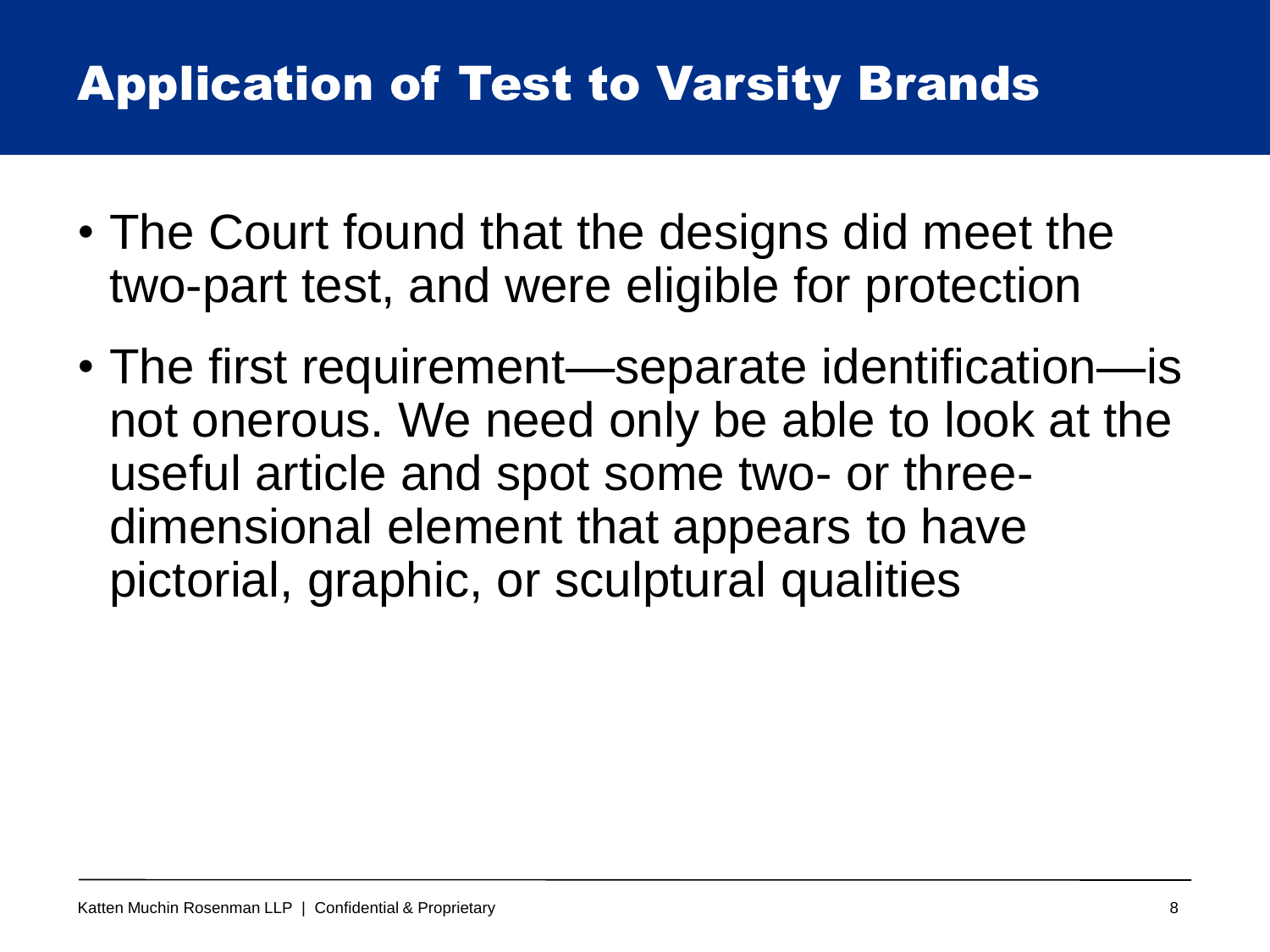# Application of Test to Varsity Brands

- The independent-existence requirement is ordinarily more difficult to satisfy. We must determine that the separately identified feature has the capacity to exist apart from the utilitarian aspects of the article.
- The feature must be able to exist as its own pictorial, graphic, or sculptural work as defined in§101 once it is imagined apart from the useful article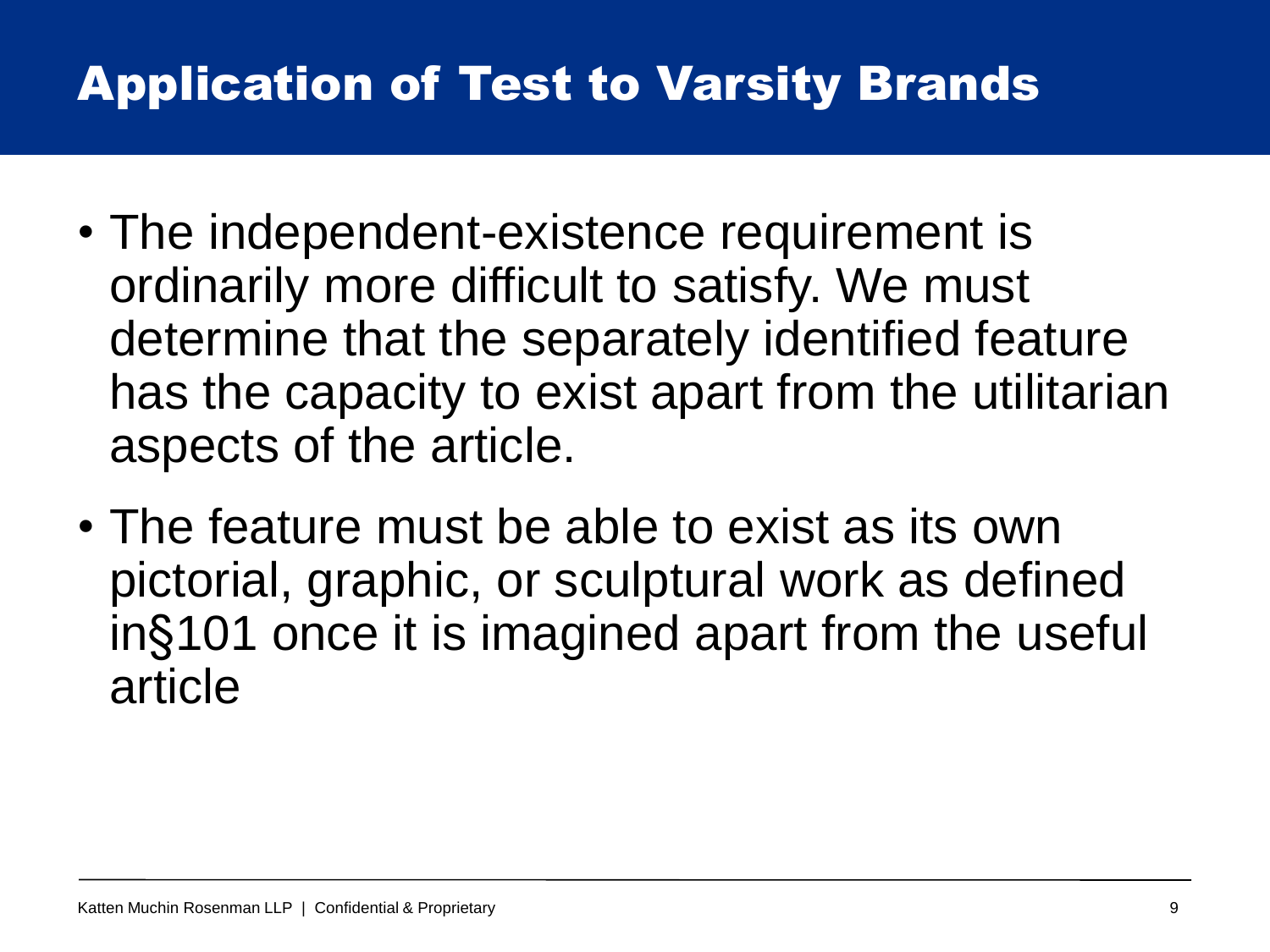# Application of Test to Varsity Brands

- The "combinations…and arrangements of elements" that include "chevrons..., lines, curves, stripes, angles, diagonals, inverted [chevrons], coloring, and shapes" were protectable.
- Of course, Varsity could not prevent Star Athletica from making identical size, shape uniforms, so long as the designs were not included therein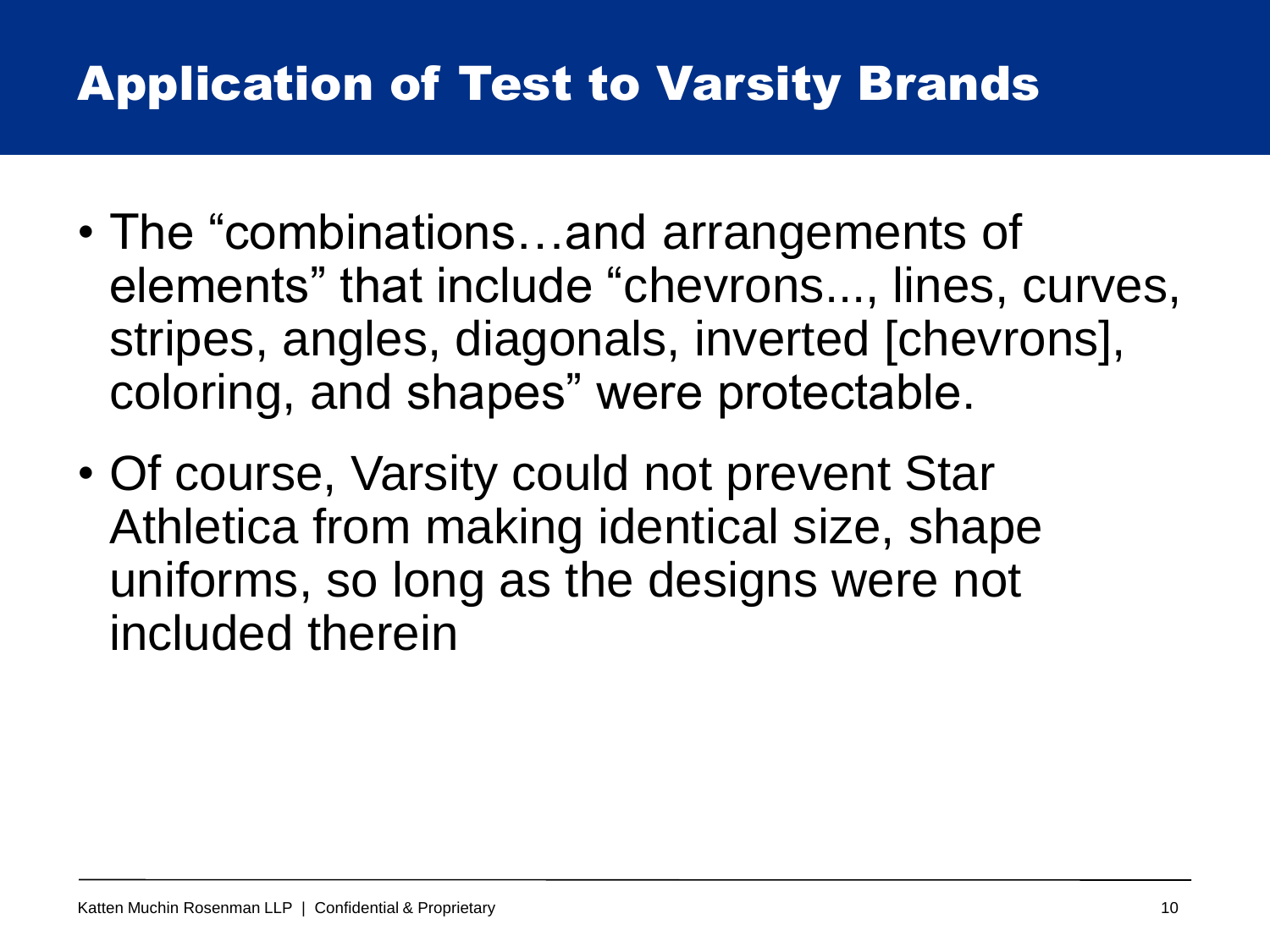### Other Cases

- Consistent with *Mazer*, a 1954 case decided under the 1909 Copyright Act. The respondents copyrighted a statuette depicting a dancer. The statuette was intended for use as a lamp base, "with electric wiring, sockets and lamp shades attached" but was also sold separately as a statuette.
- Clear separate identification and independent existence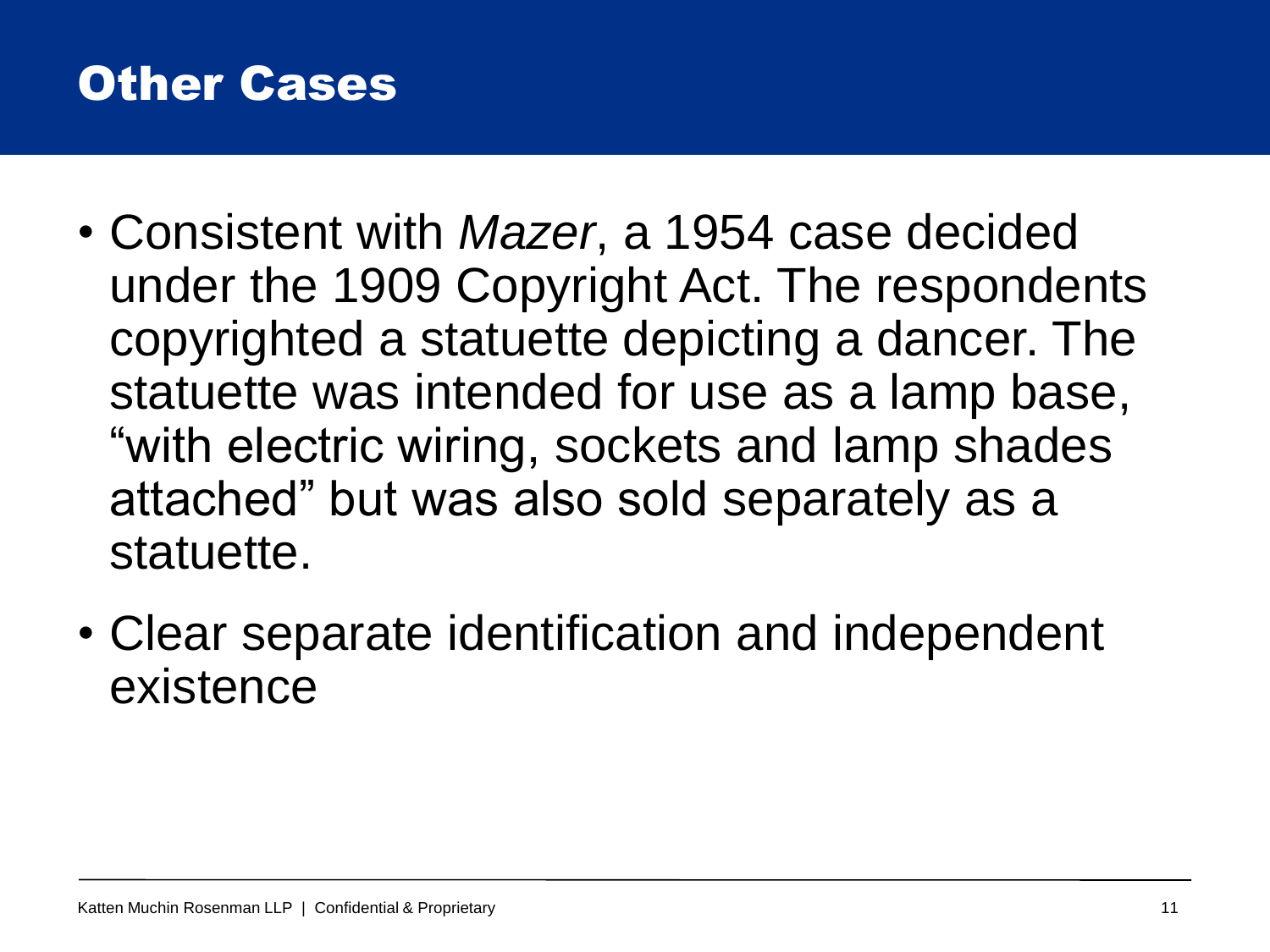

• Separable and independent





• Shape of hookah not separable

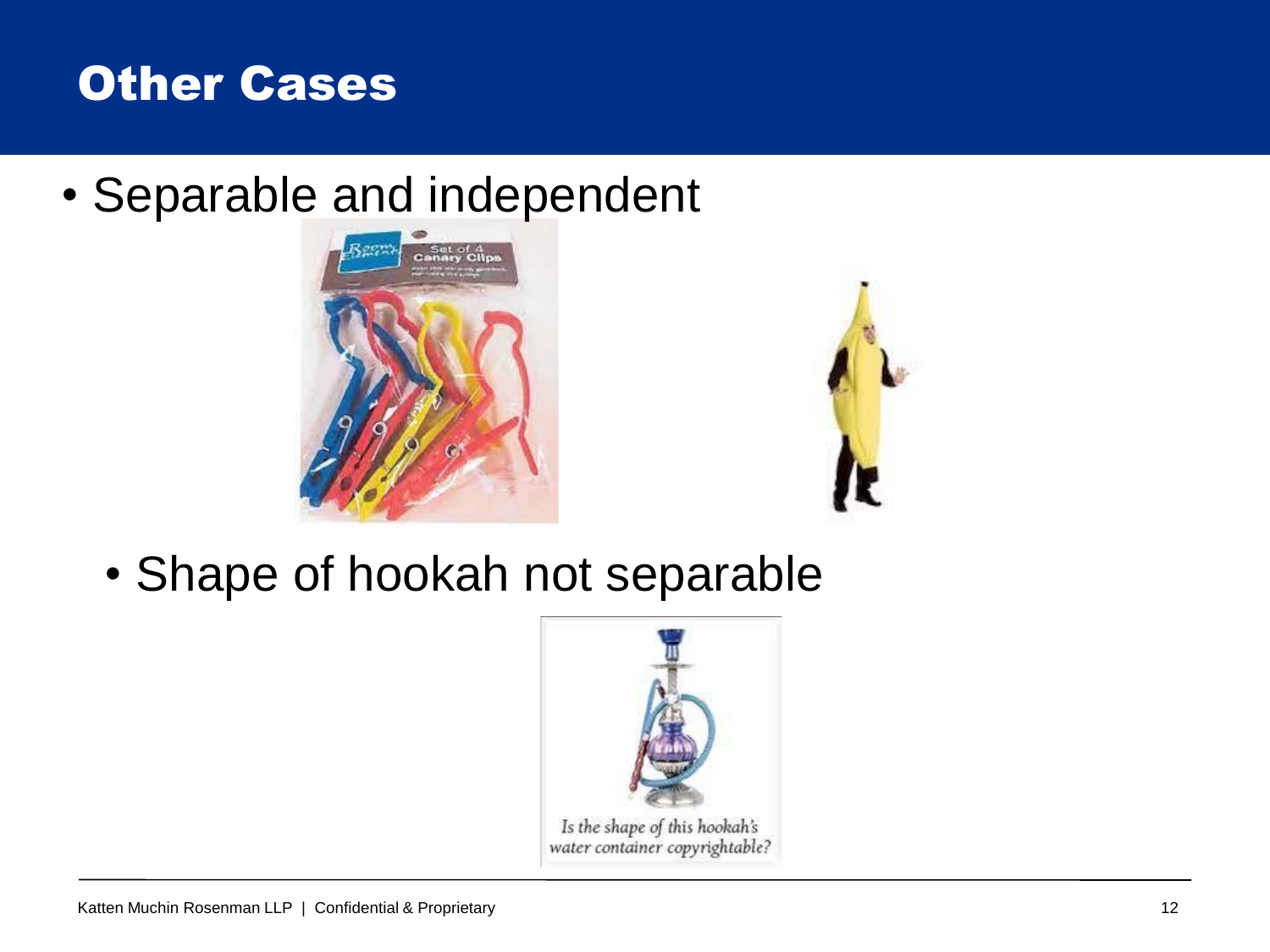### **Conclusion**

- To have copyright protection for a design incorporated into a useful article, the design must have separate artistic features (pictorial, graphic or sculptural qualities) and be capable of an independent existence
	- —Actual independent existence (*e.g.*, Mazer) can be dispositive